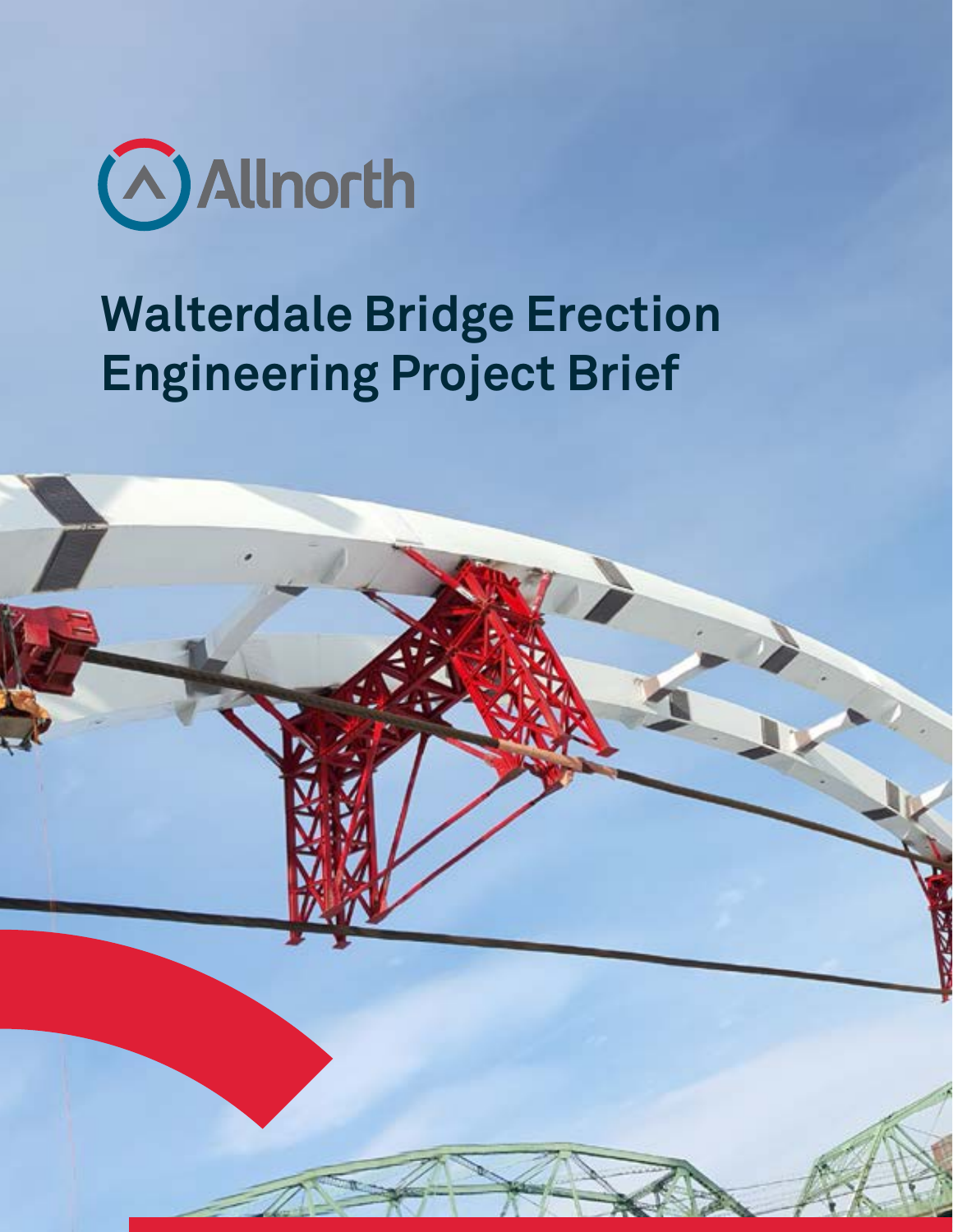# **Allnorth**

Allnorth is a multidisciplinary engineering and technical services consulting company serving clients in the oil and gas, mining, power, chemical, infrastructure and pulp and paper sectors. About Us<br>About Allnorth is a multidisciplinary<br>and have developed extensive

> With offices across Canada, we provide a single point of contact for clients looking for smart and practical solutions to their project needs.

and have developed extensive experience and strong client relationships in the sectors we serve.

At Allnorth we strongly believe that providing successful client relationships is the reason we are in business, and delivering the best service in our industry is how we will grow.

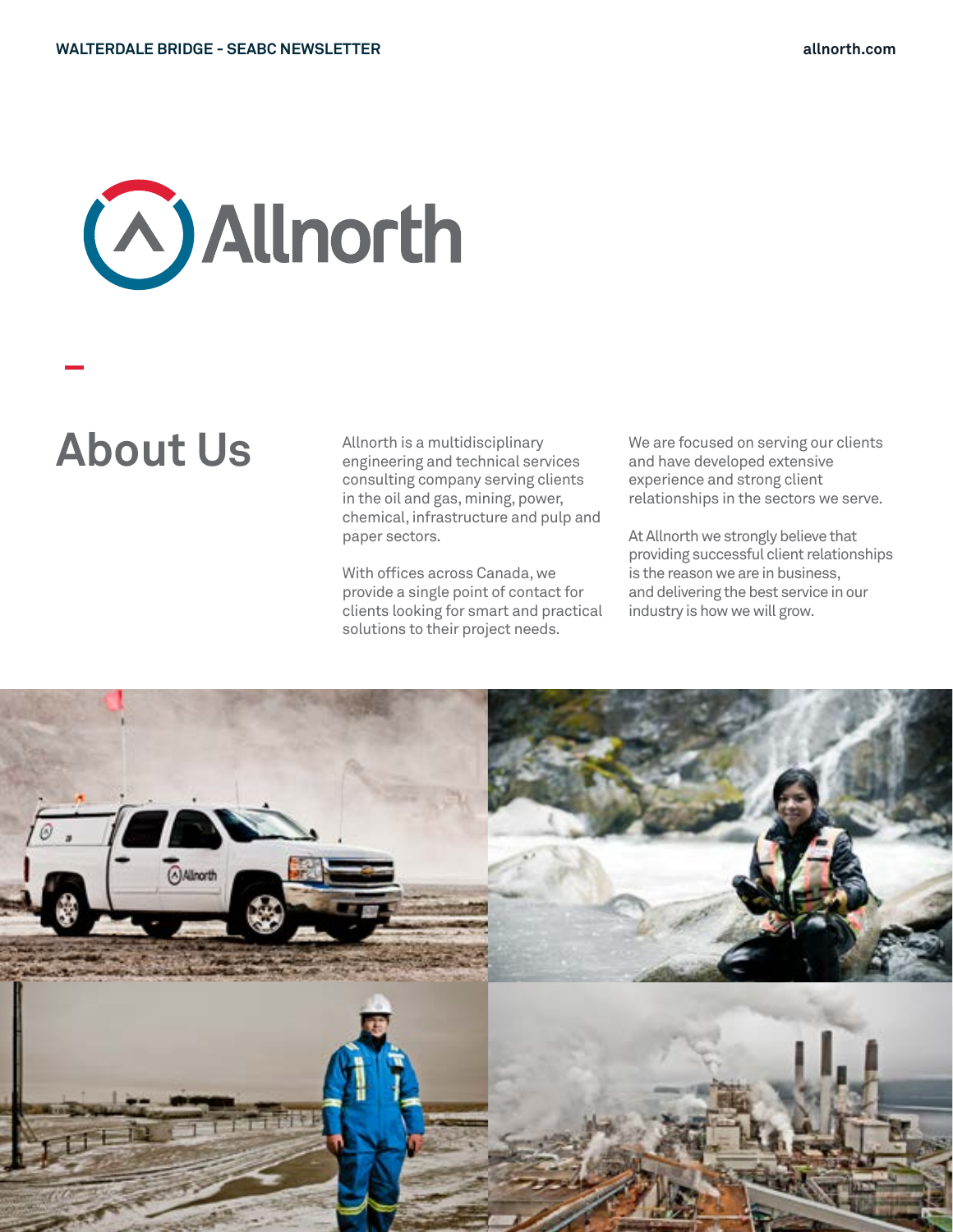## **The Walterdale Bridge**

**Pedro Adrados**, Contractor Project Manager

**Miriam Castrillo P.Eng.**, Contractor Technical Director

**Dragan Majkic P.Eng.**, Erection Engineer of Record

**Nigel Brown P.Eng.**, Detailed Design and Project Management

**Koushan Sadeghi P.Eng.**, Detailed Design and Site Support

**Bogdan Alexeyenko P.Eng.**, Modelling

**Andy Chang P.Eng.**, Modelling and Detailed Design

## **The team The project**

The Walterdale Bridge Replacement Project was commissioned by the **City of Edmonton in 2013.** The detailed architectural design of the bridge was carried out by COWI International (Buckland and Taylor) and Dialog Design. ACCIONA-Pacer Joint Venture (APJV) was contracted to build the structure and **Allnorth Consultants Limited (Allnorth)** was hired by APJV as the Erection Engineer of Record for the project.

#### To this point, the installation of this bridge proved technically challenging as it entailed:

- Navigation of 1000 tonne assembly up the icy North Saskatchewan River.
- Heavy lifts of 1000 and 2000 tonnes using strand jacks and lifting towers.
- Low tolerance alignment of large, stiff arch connections.
- Fine tuning of the deck elevation using hanger turnbuckles.

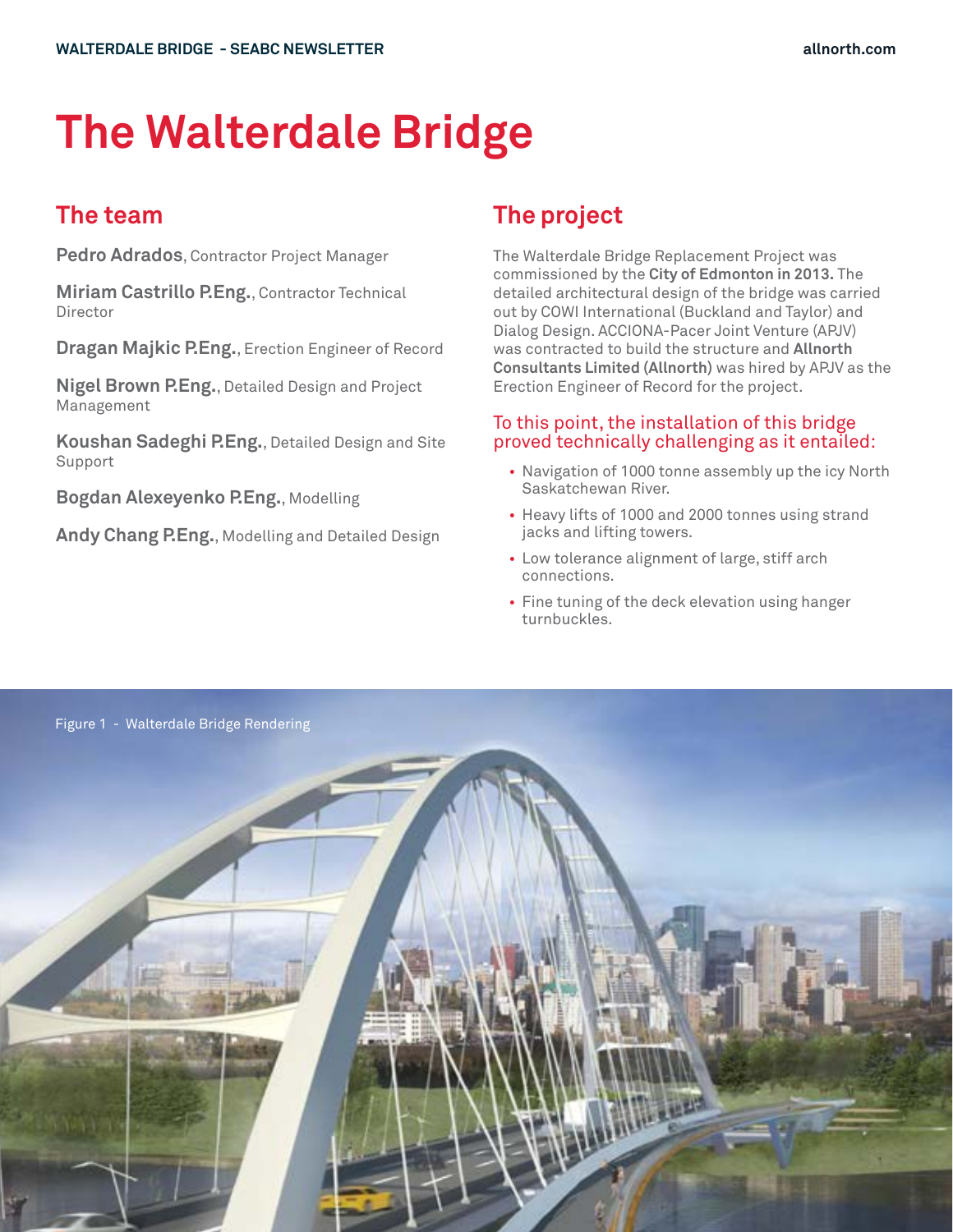

As the Erection Engineer of Record, Allnorth was responsible for the development of the erection procedures for the entire **permanent structure**, plus detailed designs for all temporary structures and equipment used in the installation. Allnorth also provided **ongoing site support** for the construction team and resolved construction issues as they arose.

The design for the Walterdale Bridge consists of **two steel arches with a span of 206m**. The arches incline towards each other at an angle of **13.5 degrees.** Sixteen top struts and two deck support beams connect the two arches, giving the structure lateral stability. The composite deck has a length of **230m** from abutment to abutment. The bridge deck is suspended from the arches by 32 steel hanger cables, and also bears on the arch deck support beams and abutments. Adjacent to the deck, the Shared Use Pathway (SUP), (a steel box girder with a trapezoidal section and a crescent shaped alignment), is suspended from the arch by fourteen

additional hanger cables, and is connected to the deck by eight floor beam extensions. The overall bridge design is shown in Figure 1 and 2.

#### The three main objectives for the development of the procedures used to install the permanent structure were:

- Safety and structural stability at every stage of construction.
- Completion of the permanent structure within the constraints established by the design drawings and contract documents.
	- Final geometry.
	- Hanger cable tensions.
	- Minimizing locked in stresses in bridge components.
- Minimizing all potential risks to both schedule and budget.

## **The construction of the bridge was performed in three main phases.**







**INSTALLATION SUP INSTALLATION**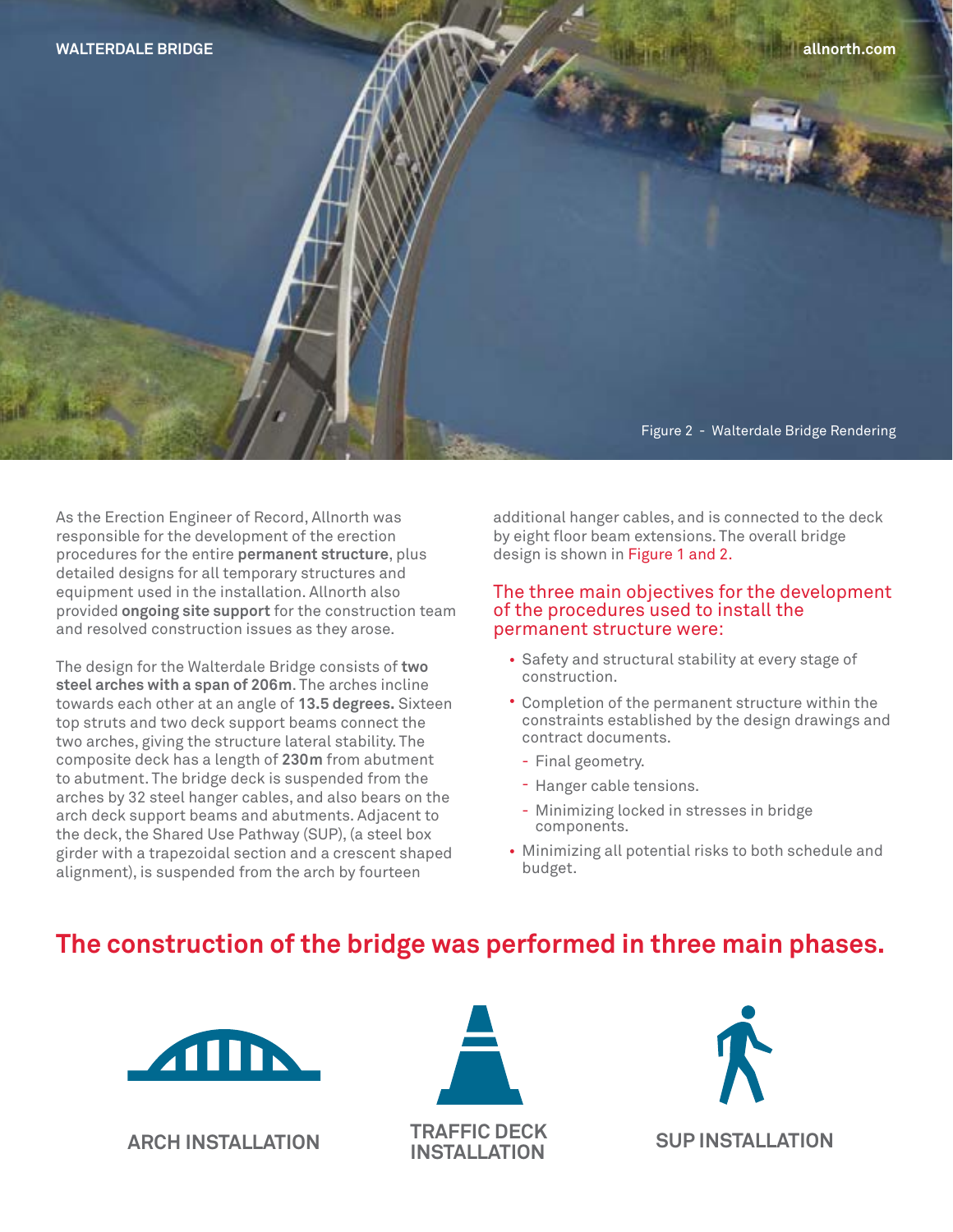

## **Phase 1 - Arch Installation**



The procedure developed for the first phase of construction was moderately technically challenging. **Each arch was fabricated in 21 individual segments. Each segment had a length of around 10m, and the heaviest weighed 120 tonnes.** Joints with higher final elevations were designed to be bolted, while those closer to the roadway were designed to be fully welded for aesthetic reasons.

Initially, the midspan of the arch was assembled downstream from the final bridge location. **This** 

**midspan was 86m in length, and weighed approximately 1,000 tonnes.** During assembly it was fully supported by temporary towers. Once assembly was completed, bowstrings running the length of the midspan were tensioned until an arching action resulted in the entire midspan being supported by skid shoes located at each end of each arch.

When the load was transferred to the skid shoes, the assembly towers were removed from the area beneath the arch. Two barges with modular flexifloat



Graphic explanation of the bridge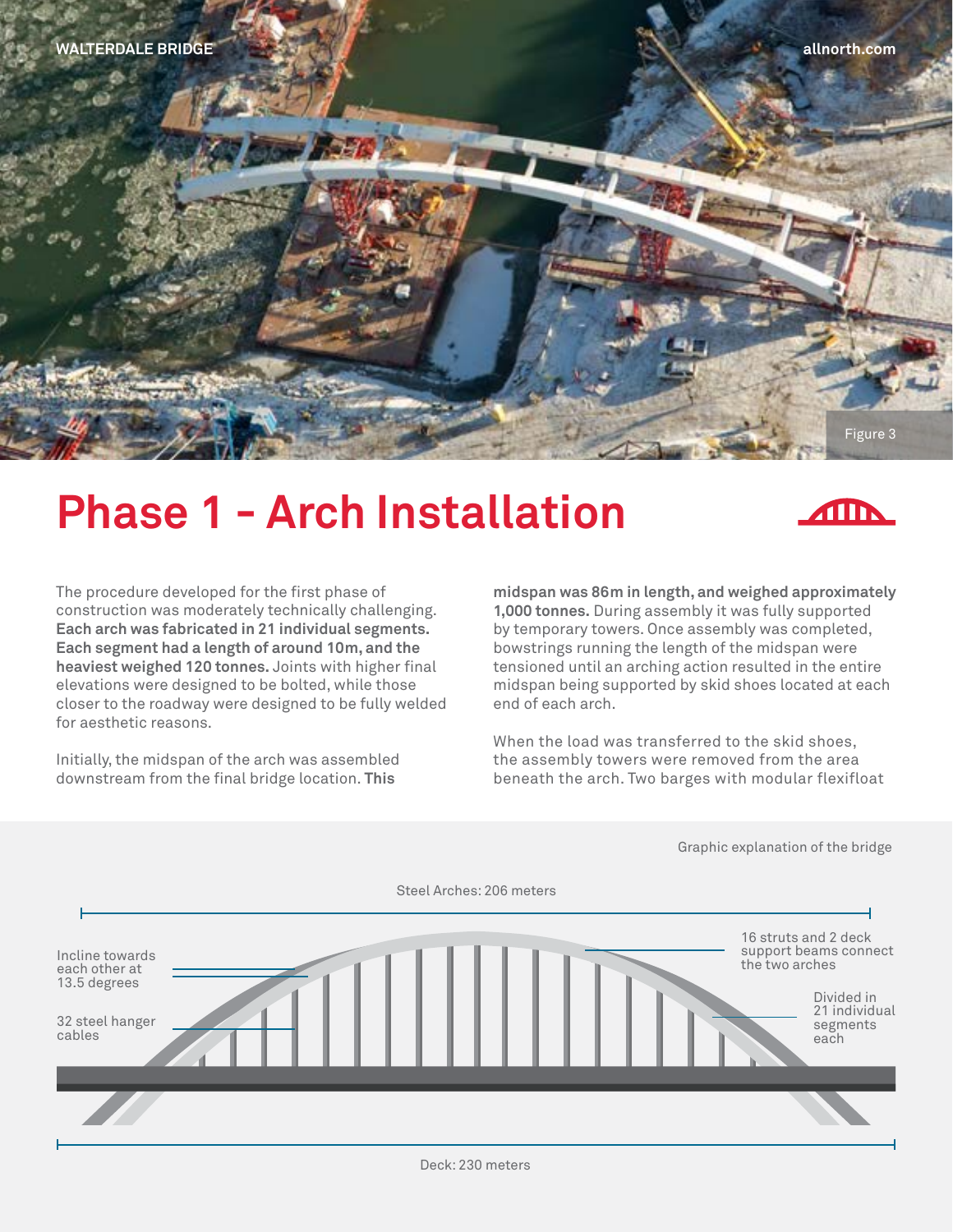systems were gathered and arranged at the end of the assembly area. The barges, plus the skid shoes and bowstrings were operated by a highly experienced team from ALE Heavylift.

The next step was to skid the assembly down the rails and onto the barges. **A tower was installed at the centre of each of the barges.** Each tower was connected to the arch by a moment connection and the bottom of the tower was a pinned connection to the barge. This configuration minimized the potential of the barge overturning, and allowed for more efficient barge dimensions. The transfer of the load onto the barges is shown in Figure 3.

Once the assembly was fully supported by the two barges, a system of winches attached to each barge was activated to pull the assembly upriver. Each barge was fitted with two main winches, with a capacity of 20 tonnes each, and two auxiliary winches of 5 tonnes each for stability. The procedure to move the arch from its initial assembled location to the final crossing alignment took approximately one week.

**Substantial sized barges were required for buoyancy to accommodate the 1,000 tonnes.** Due to changes in the construction schedule, challenges associated with the water depth and ice on the river were encountered during navigation. These challenges were mitigated by trial runs and the presence of a dredging machine throughout the operation. When the assembly reached its final location, it was lowered onto pilecap supports at the ends of each arch.

Stump arches on the berms at the final crossing location were also being assembled during the midspan assembly. Four lifting towers were located at each of the four corners of the first midpan. These towers supported the stump arches plus lifting strand jacks with a capacity of 860 tonnes each.

Two heavy lifts were required to complete the arch. The first midspan, with a weight of 1,000 tonnes was lifted 20m. At that height each end of each arch was bolted to the adjacent, previously assembled 30m long stump arches. The first heavy lift is shown in Figure 3.

At the time of the first heavy lift, the first upper bowstring was still in place. To maintain the geometry of the arch throughout construction, a second, lower bowstring was also required along the full length of the second midspan. The tension was traded from the upper to the lower bowstrings to prevent the permanent structure from being overstressed, and to keep the arch within the geometric limits established by the temporary structures.

The lift of the second assembled midspan involved the lift of 2,000 tonnes with a height of 20m. When the lift was complete, adjacent segments were temporarily connected using an internal bolted splice. The baseplate connection to the foundation was left incomplete to this point to allow for precise alignment of the connection. A rocker plate was installed beneath the baseplate to allow for adjustments in alignment of the stump arches with the second midspan.

Jacks were used to adjust the slope of the lower section and to facilitate installation of the connection. Smaller jacks and strongbacks were also used to bring the splice into torsional alignment locally.

Once this connection was complete, the permanent welded connection was applied. While the splice was being completed, the baseplate of the arches were grouted, and the anchor rods were tensioned.

#### **The permanent structure of the arch was completed**

**with the baseplate connection and the last splices.** The lifting strand jacks and bowstrings were then removed, ending the first phase of construction.

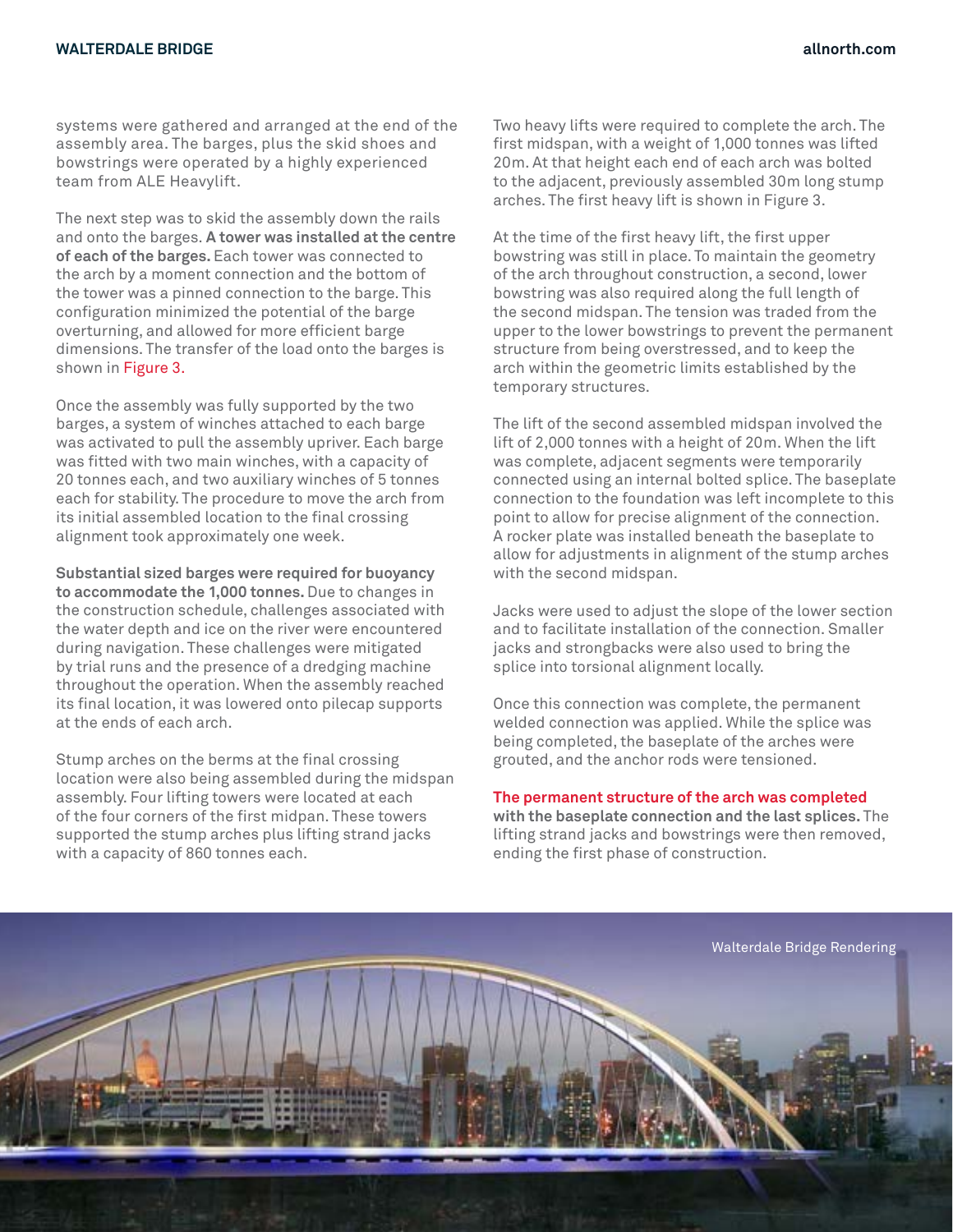

## **Phase 2 - Traffic Deck Installation**



#### During the second phase of construction, the deck was installed in two parts:

- **In the first part,** the steel substructure of the deck was installed on towers on the berms where possible. Once the installation was completed, the assembly was elevated to be attached to pre-cut cables suspended from the arch. The hanger cable pins were then installed, the support from the towers beneath was removed, and the deck was suspended from the arch.
- **In the second part** of the installation of the deck, cranes located on the berms lifted steel components into place for cantilevered installation over the river. After each cantilevered bay was assembled, a cable stressing assembly, (designed and provided by Freyssinet), pulled the deck and the lower hanger fork towards each other to install the hanger pin. As each bay was completed, the erection fronts from the north and south side approached each other at the centre.

In its final condition, lateral stability of the bridge deck is provided by the concrete slab. Until the concrete could be placed, the deck was laterally supported at quarter points, and a temporary lateral bracing system was provided beneath the deck.

At each stage of construction, the geometry of the permanent structure was checked. This check involved a survey of the location of each of the hanger pins and the profile of the edge girders of the deck. This geometry was compared to the anticipated geometry of the structure based on a non-linear staged model, which was constantly adjusted to match the conditions on site.

The north assembly was initially installed 40mm north of its design position to ensure simple installation of the key segments. To complete the final connections of the key segment, jacks at the north abutment pushed the north half of the deck south to align properly.

All formwork and rebar for the concrete deck was placed simultaneously with steel installation, behind the construction front. When the steel installation was complete, all remaining formwork and rebar was installed. The alignment of the deck in the vertical direction was confirmed to be within the previously established project tolerances. The lateral alignment of the deck was adjusted slightly by applying jacks at the lateral supports at the edges of the berms, as well as at the deck support beams. The concrete of the deck was placed once the deck alignment had been determined as acceptable. **The completed bridge deck**  is shown in Figure 4.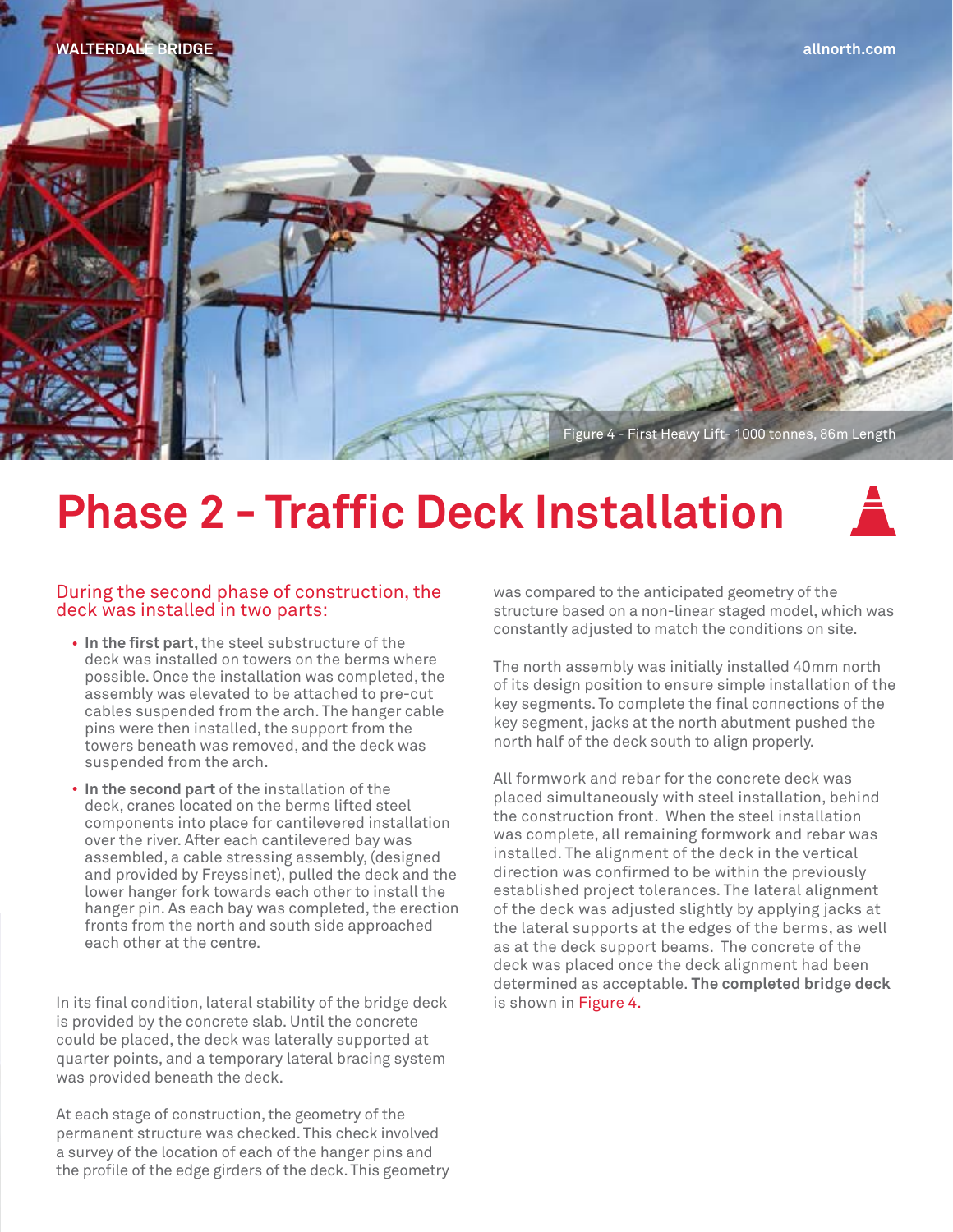

## **Phase 3 - Shared Used Pathway (SUP) Installation**



The crescent shaped, trapezoidal steel box girder will be assembled adjacent to the deck in the third and final phase of construction will occur in the spring of 2017.

Using the same approach as the steel arch, **the SUP girders were fabricated in 25 individual segments.** These will be welded together prior to completion. The fabrication was complicated due to the complex geometry of the girders.

The SUP will be initially assembled on temporary towers above the berm, a similar process as that was used for the traffic deck. Once the portion of the SUP structure above the berms is complete, it will be jacked up to connect to the floor beam extensions of the deck and the hangers.

High capacity cranes will then lift portions of the pathway into place above the river. Floor beam extensions, hangers, and the splice to the previously installed structure will be completed prior to releasing the segments from the crane at the end of each lift.

When the full length of the SUP is installed, handrails, asphalt on the deck, and bituminous coating on the SUP will be installed on the bridge deck and SUP.

Once all permanent weight has been installed on the structure, the fine tuning of the cables can commence. The turnbuckles will be adjusted to change the

unstressed length of the cables using cable tensioning equipment similar to that used for the installation of the hangers during deck installation. This adjustment will bring the geometry within the tolerances established by the design drawings and contract documents. In addition, changes to the unstressed lengths of the cables will change the tension distribution between cables. This will allow for the cable tension tolerances to be met.

#### **The bridge is anticipated to be completed in 2017.**

**Owner –** City of Edmonton **Owner's Representative –** ISL Engineering **Arch Designer –** COWI International **Deck and SUP Designer –** Dialog Design **General Contractor –** ACCIONA Pacer Joint Venture **Erection Engineer –** Allnorth Consultants Limited **Heavy Lifting Subcontractor - ALE Heavy Lift**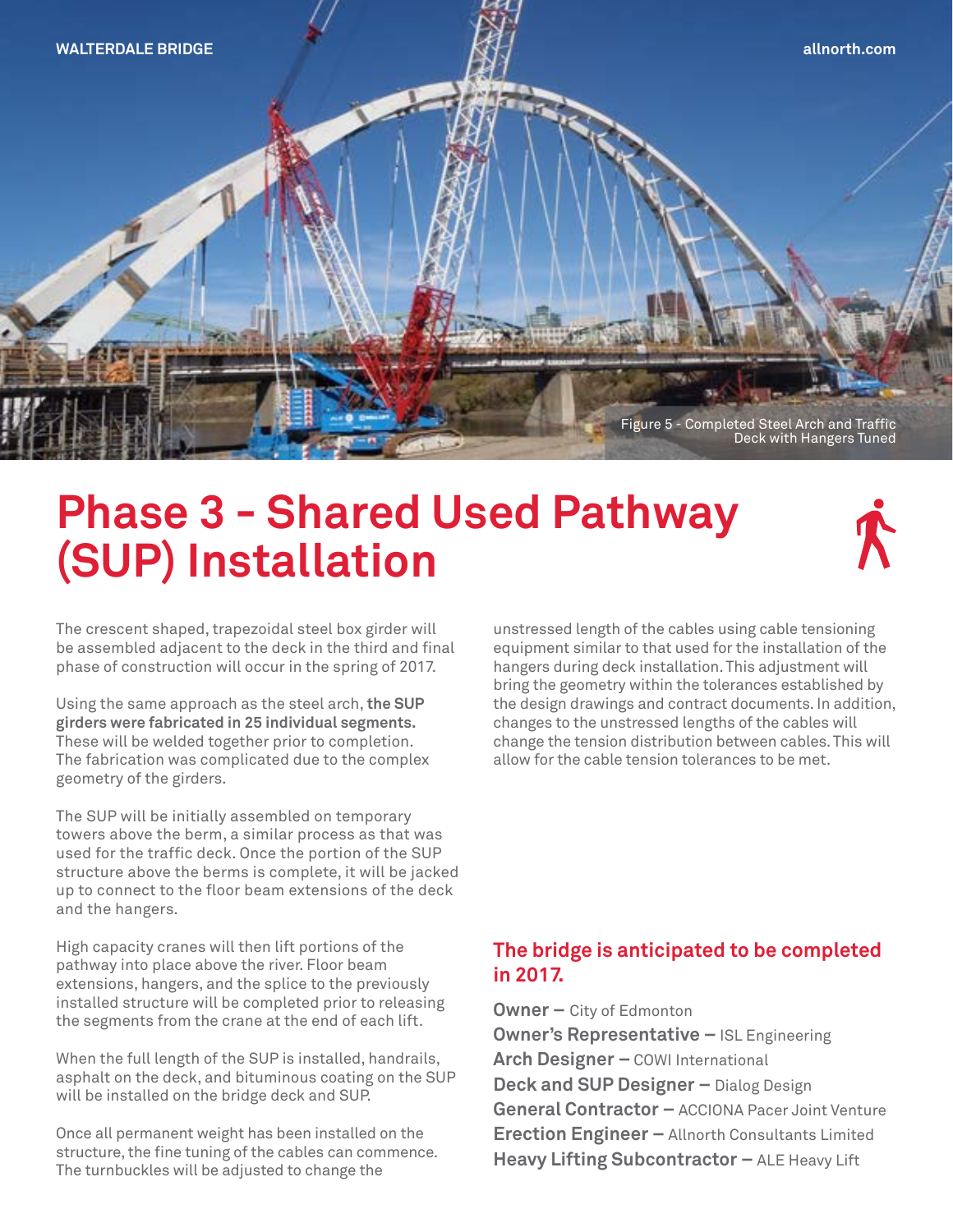

Edmonton Phone: 866-614-7200

**Calgary** Phone: 403-717-2370

Grande Prairie Phone: 780-538-2070

Halifax Phone: 902-835-9758

Legal Land Survey Companies:

Kamloops Phone: 250-374-5331

Kelowna Phone: 250-878-1903

Nanaimo Phone: 250-753-7472

Prince George Phone: 250-614-7291





Newfoundland & Labrador

British Columbia

**Call Allnorth to discuss our solutions 1 (866) 614 7200 allnorth.com**

Saskatoon Phone: 306-242-4303

St. John's Phone: 709-579-1492

**Terrace** Phone: 250-638-0808

Vancouver Phone: 604-602-1175